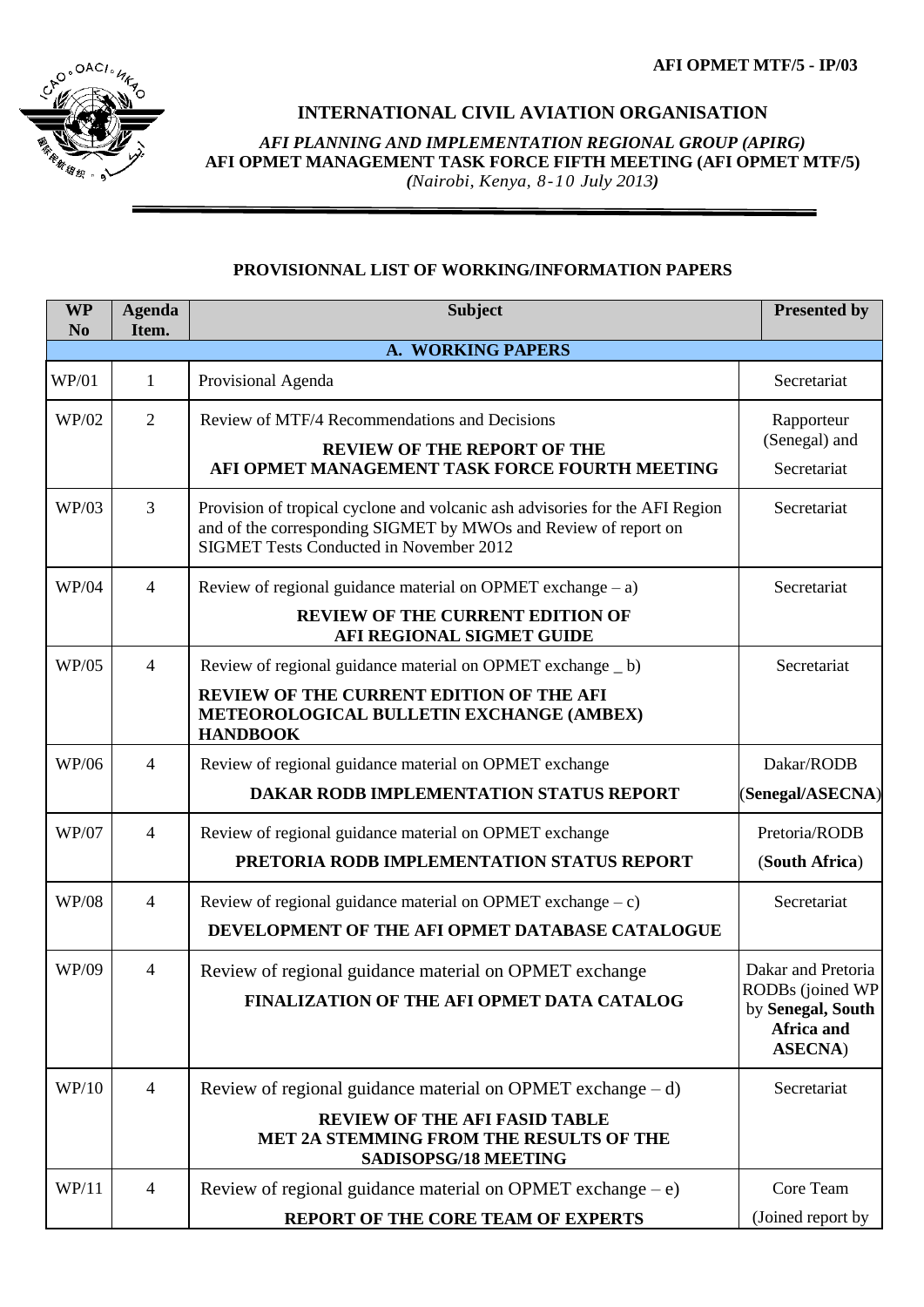|       |                | <b>AFI RODB BACKUP PROCEDURES Experts</b><br>(Kenya, Madagascar, Senegal and South Africa) | Kenya,<br>Madagascar,<br><b>Senegal and South</b><br>Africa) |
|-------|----------------|--------------------------------------------------------------------------------------------|--------------------------------------------------------------|
| WP/12 | 5 <sup>5</sup> | <b>Future Developments with regards to OPMET information</b>                               | Secretariat                                                  |
| WP/13 | 6              | Terms of reference, work programme and composition of the AFI OPMET<br><b>MTF</b>          | Secretariat                                                  |
| WP/14 | 3              | VAAC TOULOUSE REPORT                                                                       | France                                                       |
| WP/15 | $\overline{4}$ | Review of the AMBEX Handbook                                                               | <b>ASECNA</b> and ROC<br>Toulouse                            |
| WP/16 | 5              | Feedback on the Meeting of RODBs in Brussels                                               | Dakar RODB                                                   |
|       |                |                                                                                            |                                                              |
|       |                |                                                                                            |                                                              |
|       |                |                                                                                            |                                                              |